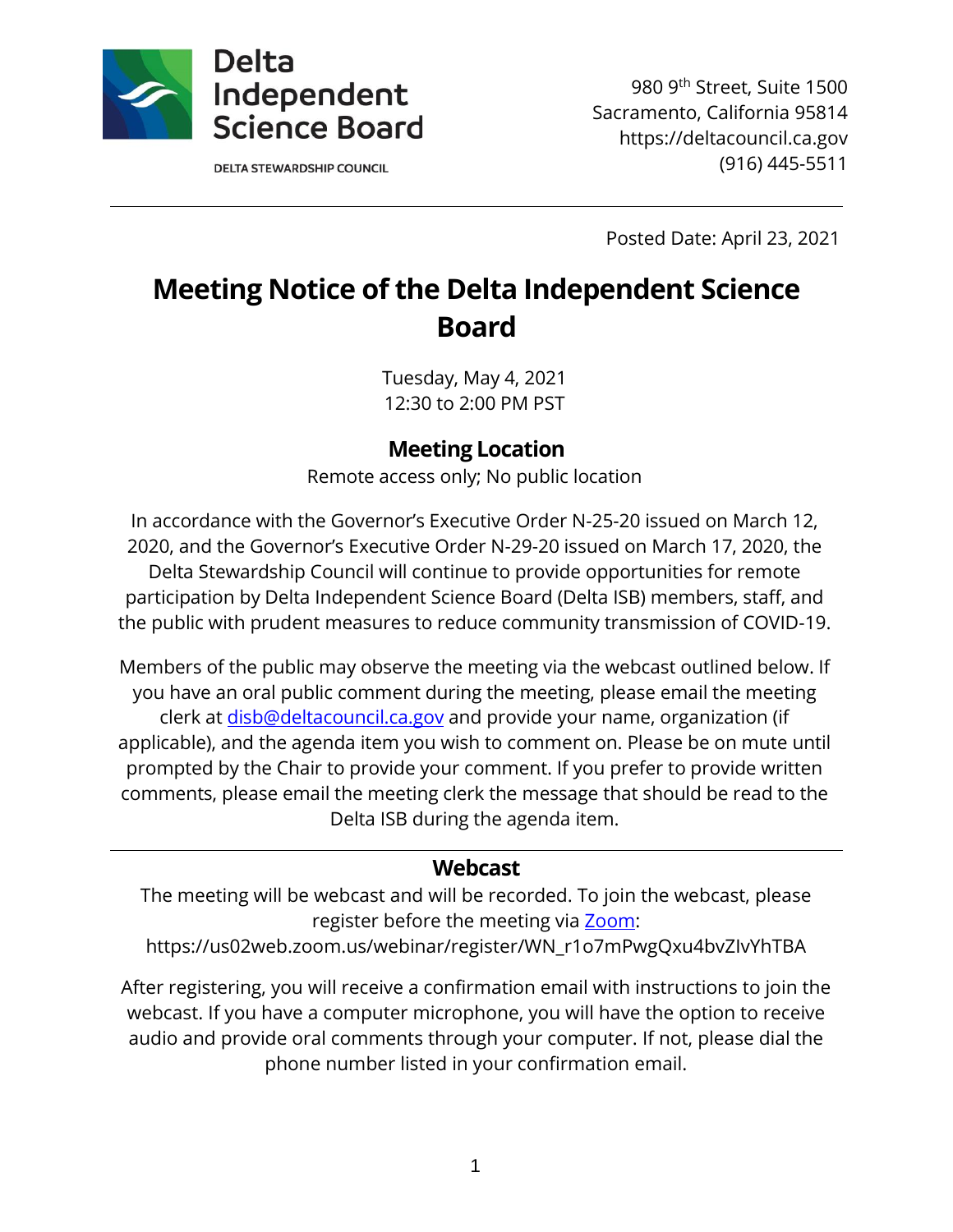Note: Accessing the Zoom webcast requires you to enter your name and email, which may be disclosed as public information. The signal for the live feed may be intermittent due to the internet infrastructure at your location.

# **Other Remote Options**

If you need a phone only option, please call the meeting clerk at 916-445-0637 by 9:00 AM on Tuesday, May 4.

If you prefer a view-only option that does not require registration, the meeting will also be webcast on [CAL-SPAN:](https://cal-span.org/static/index.php) https://cal-span.org/static/index.php. With this option, you will not be able to provide oral comments.

# **Meeting Materials**

Materials referenced in this notice are available on the [events web page](https://deltacouncil.ca.gov/events.html) at https://deltacouncil.ca.gov/events.html. Members of the public are encouraged to visit the events web page to view the meeting materials.

# **Curtailment of Delta ISB Activities**

As discussed at recent Delta ISB meetings, the current appointment structure of Delta ISB members necessitates greatly curtailing the agenda and activities of the Delta ISB to a much lower level. Substantial delays in many of the Delta ISB's anticipated and legislatively mandated reviews, products, and activities are expected. The Delta ISB is committed to supporting science for the Delta's problems and problem-solving, and looks forward to returning to its high level of productivity as soon as the State fully resolves this issue.

## **Purpose**

The Delta ISB will continue to discuss how it may want to approach the scope and format of future reviews. The Delta Stewardship Council will also provide an update on current legislation that could affect the Delta ISB.

This section describes the highlights. For more information about the meeting, refer to the agenda below.

# **Agenda**

The agenda items listed below may be considered in a different order pursuant to the determination of the Delta ISB chair. Times listed on the agenda are approximate only. At the discretion of the Delta ISB, all items appearing on this agenda, whether expressly listed for action, may be deliberated upon and may be subject to action.